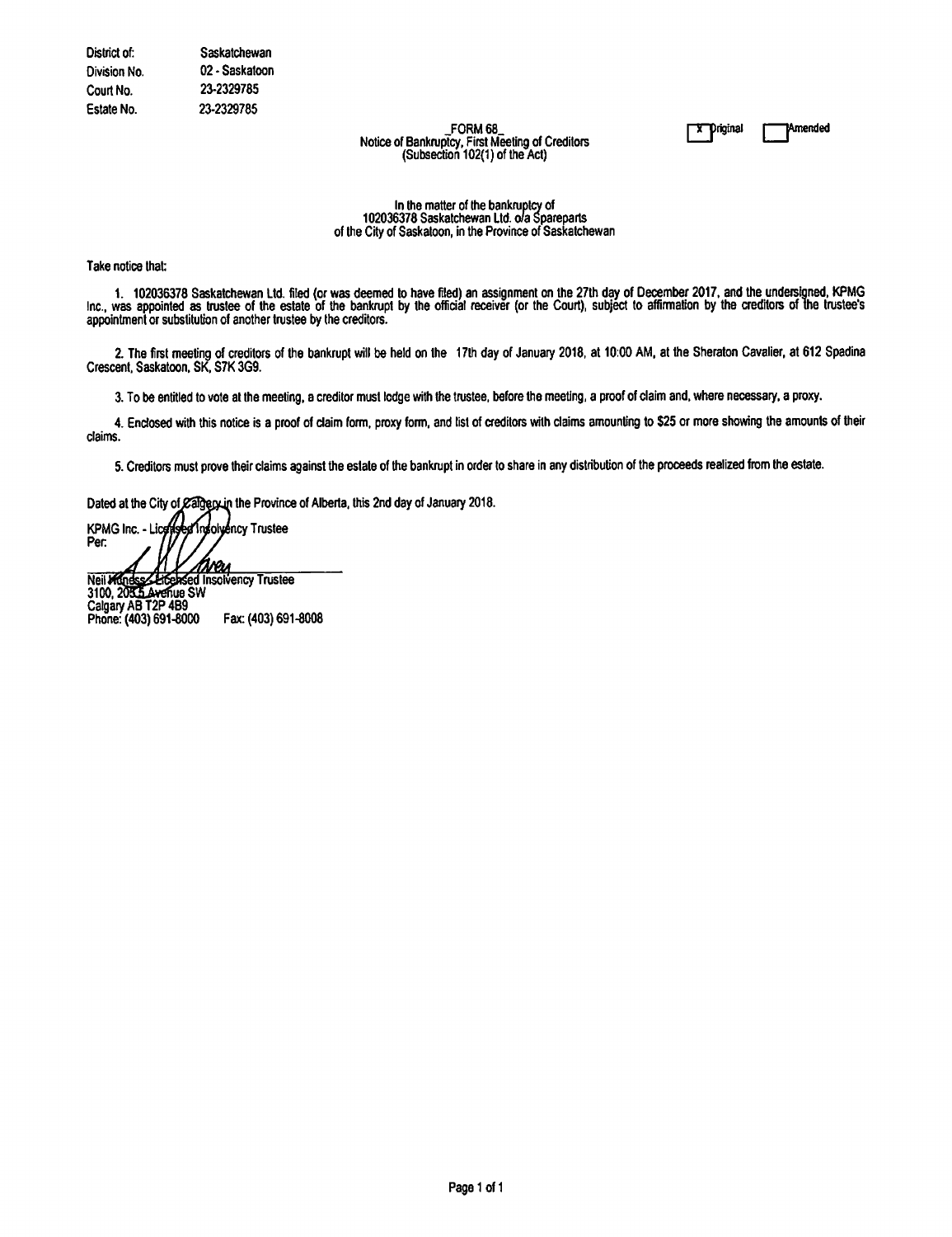# **KPMG Inc.**

# **Claims Register**

# In the matter of the bankruptcy of 102036378 Saskatchewan Ltd. o/a Spareparts of the City of Saskatoon, in the Province of Saskatchewan

Insolvency Date: 27-Dec-2017 Estate Number: 23-2329785

| Creditor Name |                                                      | Proof of<br>Claim?        | Claim Status | Rank/<br>Class | SOA<br><b>Amount</b> | Amount<br>Filed | Admitted for<br>Dividend |
|---------------|------------------------------------------------------|---------------------------|--------------|----------------|----------------------|-----------------|--------------------------|
|               | <b>Secured creditors</b>                             |                           |              |                |                      |                 |                          |
| 1.            | BDC Capital Inc.                                     | No                        | Not proved   |                |                      |                 |                          |
| 2.            | <b>Element Financial Corporation</b><br>111518       | No                        | Not proved   |                |                      |                 |                          |
| 3.            | Royal Bank of Canada                                 | No                        | Not proved   |                | 2,397,908.00         |                 |                          |
| 4.            | Steelcase Financial Services Ltd.<br>240-0034991-001 | No                        | Not proved   |                |                      |                 |                          |
|               |                                                      | Total : Secured creditors |              |                | 2,397,908.00         |                 |                          |
|               | <b>Unsecured creditors</b>                           |                           |              |                |                      |                 |                          |
| 1.            | 101195901 Saskatchewan Ltd                           | No                        | Not proved   |                | 1.00                 |                 |                          |
| 2.            | 20VIC Management                                     | No                        | Not proved   |                | 1.00                 |                 |                          |
| 3.            | bcIMC Realty Corporation                             | No                        | Not proved   |                | 1.00                 |                 |                          |
| 4.            | BDC Capital Inc.                                     | No                        | Not proved   |                | 960,000.00           |                 |                          |
| 5.            | Cadillac Fairview                                    | No                        | Not proved   |                | 1.00                 |                 |                          |
| 6.            | Canada Revenue Agency<br>78523 0285                  | No                        | Not proved   |                | 69,054.12            |                 |                          |
| 7.            | Canadian Springs                                     | No                        | Not proved   |                | 28.30                |                 |                          |
| 8.            | Culligan                                             | No                        | Not proved   |                | 74.74                |                 |                          |
| 9.            | <b>Element Financial Corporation</b><br>111518       | No                        | Not proved   |                | 1.00                 |                 |                          |
| 10.           | FEDERAL EXPRESS CANADA LTD.                          | No                        | Not proved   |                | 7,652.73             |                 |                          |
| 11.           | Georgia Mucha                                        | No                        |              |                | 1.00                 |                 |                          |
| 12.           | Government of Saskatchewan                           | No                        | Not proved   |                | 1.00                 |                 |                          |
| 13.           | Jake Kimble                                          | No                        |              |                | 1.00                 |                 |                          |
| 14.           | Jordy Hackenschmidt                                  | No                        |              |                | 200.00               |                 |                          |
| 15.           | Kerwin Nad                                           | No                        |              |                | 1.00                 |                 |                          |
| 16.           | Luba Wojcichowsky                                    | No                        |              |                | 1.00                 |                 |                          |
| 17.           | Manitoba Finance - Taxation Division                 | $\rm No$                  | Not proved   |                | 1.00                 |                 |                          |
| 18.           | Ministry of Finance-PST                              | $\rm No$                  | Not proved   |                | 1.00                 |                 |                          |
| 19.           | Morguard Investmentes Limited                        | No                        | Not proved   |                | 1.00                 |                 |                          |
| 20.           | <b>MTS</b>                                           | No                        | Not proved   |                | 175.60               |                 |                          |
| 21.           | ND Graphics                                          | No                        | Not proved   |                | 176.13               |                 |                          |
| 22.           | Nicole Olsen                                         | No                        |              |                | 1.00                 |                 |                          |
| 23.           | Primaris Reit                                        | No                        | Not proved   |                | 1.00                 |                 |                          |
| 24.           | Radish Networks                                      | No                        | Not proved   |                | 33.30                |                 |                          |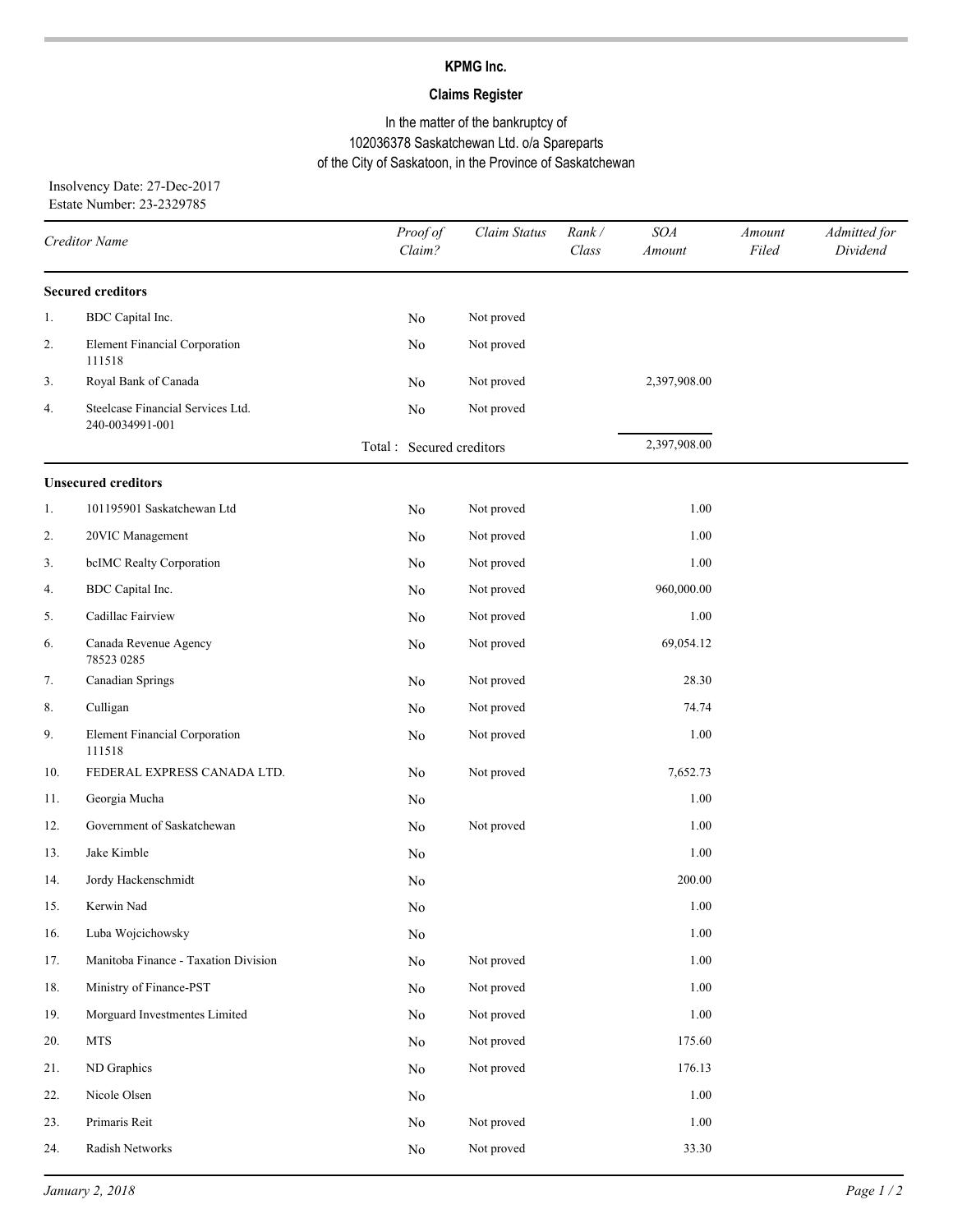# Claims Register for 102036378 Saskatchewan Ltd. - Concluded

## Insolvency Date: 27-Dec-2017 Estate Number: 23-2329785

| <b>Creditor Name</b> |                                                      | Proof of<br>Claim? | Claim Status                | Rank/<br>Class | <b>SOA</b><br>Amount | Amount<br>Filed | Admitted for<br>Dividend |
|----------------------|------------------------------------------------------|--------------------|-----------------------------|----------------|----------------------|-----------------|--------------------------|
| 25.                  | Raymond Funk                                         | No                 |                             |                | 1.00                 |                 |                          |
| 26.                  | Ron Reiter                                           | No                 |                             |                | 1.00                 |                 |                          |
| 27.                  | Royal Bank of Canada                                 | No                 | Not proved                  |                | 1,541,639.86         |                 |                          |
| 28.                  | Sara Beatty                                          | No                 |                             |                | 1.00                 |                 |                          |
| 29.                  | SaskEnergy                                           | No                 | Not proved                  |                | 174.00               |                 |                          |
| 30.                  | SaskTel                                              | No                 | Not proved                  |                | 354.42               |                 |                          |
| 31.                  | Sharon Diep                                          | No                 |                             |                | 1.00                 |                 |                          |
| 32.                  | STAPLES ADVANTAGE                                    | No                 | Not proved                  |                | 1,650.35             |                 |                          |
| 33.                  | Steelcase Financial Services Ltd.<br>240-0034991-001 | No                 | Not proved                  |                | 3,938.56             |                 |                          |
| 34.                  | Telus                                                | No                 | Not proved                  |                | 503.47               |                 |                          |
| 35.                  | ULINE CANADA CORPORATION                             | No                 | Not proved                  |                | 1,295.43             |                 |                          |
| 36.                  | West Edmonton Mall Property Inc.                     | No                 | Not proved                  |                | 1.00                 |                 |                          |
|                      |                                                      |                    | Total : Unsecured creditors |                | 2,586,971.01         |                 |                          |
|                      |                                                      |                    |                             | Grand Total:   | 4,984,879.01         |                 |                          |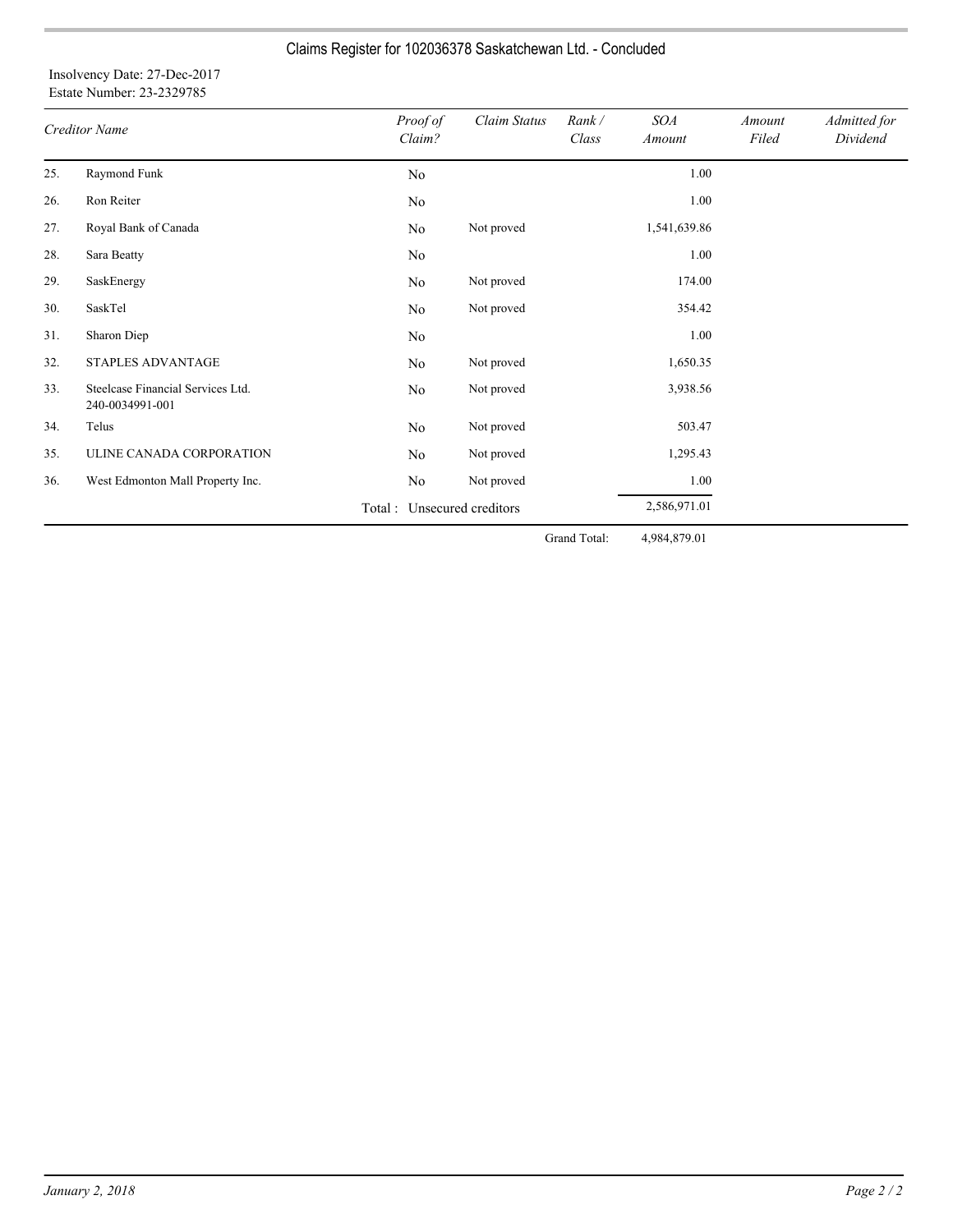#### **FORM 31 - PROOF OF CLAIM**

(Section 50.1, 81.5, 81.6, Subsections 65.2(4), 81.2(1), 81.3(8), 81.4(8), 102(2), 124(2), 128(1), and Paragraphs 51(1)(*e*) and 66.14(*b*) of the Act) (See instructions on reverse)

All notices or correspondence regarding this claim must be forwarded to the following address:

## (*insert creditor address*)\_\_\_\_\_\_\_\_\_\_\_\_\_\_\_\_\_\_\_\_\_\_\_\_\_\_\_\_\_\_\_\_\_\_\_\_\_\_\_\_\_\_\_\_\_\_\_\_\_\_\_\_\_\_\_\_\_\_\_\_\_\_\_\_\_\_\_\_\_\_\_\_\_\_\_\_\_\_\_\_\_\_\_

|                                                                                                                                                                                                                                     |                      | In the matter of the bankruptcy of 102036378 Saskatchewan Ltd. o/a SpareParts of Saskatoon, Saskatchewan and the claim of                                                                                                        |  | $(name of creditor)$ , creditor. I, $\qquad \qquad (name of creditor)$                                                                                                                                                                                                                                                                        |
|-------------------------------------------------------------------------------------------------------------------------------------------------------------------------------------------------------------------------------------|----------------------|----------------------------------------------------------------------------------------------------------------------------------------------------------------------------------------------------------------------------------|--|-----------------------------------------------------------------------------------------------------------------------------------------------------------------------------------------------------------------------------------------------------------------------------------------------------------------------------------------------|
|                                                                                                                                                                                                                                     |                      |                                                                                                                                                                                                                                  |  |                                                                                                                                                                                                                                                                                                                                               |
| 1.                                                                                                                                                                                                                                  |                      | (name of creditor or representative of creditor)).                                                                                                                                                                               |  | ( <i>state position or title</i> ) of                                                                                                                                                                                                                                                                                                         |
| 2.                                                                                                                                                                                                                                  |                      | That I have knowledge of all the circumstances connected with the claim referred to below.                                                                                                                                       |  |                                                                                                                                                                                                                                                                                                                                               |
| 3.                                                                                                                                                                                                                                  |                      |                                                                                                                                                                                                                                  |  | That the debtor was, at the date of bankruptcy, namely the $27th$ day of <b>December, 2017</b> , and still is, indebted to the creditor in the sum of \$_                                                                                                                                                                                     |
|                                                                                                                                                                                                                                     |                      |                                                                                                                                                                                                                                  |  | as specified in the statement of account (or affidavit) attached and marked Schedule "A", after deducting any counterclaims to which the debtor is entitled. (The                                                                                                                                                                             |
|                                                                                                                                                                                                                                     |                      | attached statement of account or affidavit must specify the vouchers or other evidence in support of the claim.)<br>(Check and complete appropriate category.)                                                                   |  |                                                                                                                                                                                                                                                                                                                                               |
| 4.                                                                                                                                                                                                                                  | ( )                  | A. UNSECURED CLAIM OF \$                                                                                                                                                                                                         |  |                                                                                                                                                                                                                                                                                                                                               |
|                                                                                                                                                                                                                                     |                      | (other than as a customer contemplated by Section 262 of the Act)<br>That in respect to this debt, I do not hold any assets of the debtor as security and                                                                        |  |                                                                                                                                                                                                                                                                                                                                               |
|                                                                                                                                                                                                                                     |                      | (Check appropriate description)                                                                                                                                                                                                  |  |                                                                                                                                                                                                                                                                                                                                               |
|                                                                                                                                                                                                                                     | ( )                  |                                                                                                                                                                                                                                  |  |                                                                                                                                                                                                                                                                                                                                               |
|                                                                                                                                                                                                                                     | ( )                  | (Set out on an attached sheet details to support priority claim)                                                                                                                                                                 |  |                                                                                                                                                                                                                                                                                                                                               |
|                                                                                                                                                                                                                                     | $($ )                | B. CLAIM OF LESSOR FOR DISCLAIMER OF A LEASE \$<br>That I hereby make a claim under subsection 65.2(4) of the Act, particulars of which are as follows:                                                                          |  |                                                                                                                                                                                                                                                                                                                                               |
|                                                                                                                                                                                                                                     |                      | (Give full particulars of the claim, including the calculations upon which the claim is based)<br>SECURED CLAIM OF \$<br>C.                                                                                                      |  |                                                                                                                                                                                                                                                                                                                                               |
| ( )<br>(Give full particulars of the security, including the date on which the security was given and the value at which you assess the security, and<br>attach a copy of the security documents)                                   |                      |                                                                                                                                                                                                                                  |  |                                                                                                                                                                                                                                                                                                                                               |
| D. CLAIM BY FARMER, FISHERMAN, OR AQUACULTURIST OF \$<br>( )<br>That I hereby make a claim under subsection $81.2(1)$ of the Act for the unpaid amount of $\frac{2}{1}$<br>(Attach a copy of sales agreement and delivery receipts) |                      |                                                                                                                                                                                                                                  |  |                                                                                                                                                                                                                                                                                                                                               |
|                                                                                                                                                                                                                                     | ( )                  | E. CLAIM BY WAGE EARNER OF \$                                                                                                                                                                                                    |  |                                                                                                                                                                                                                                                                                                                                               |
|                                                                                                                                                                                                                                     | ( )<br>( )           | That I hereby make a claim under subsection $81.3(8)$ of the Act in the amount of \$<br>That I hereby make a claim under subsection $81.4(8)$ of the Act in the amount of \$                                                     |  |                                                                                                                                                                                                                                                                                                                                               |
|                                                                                                                                                                                                                                     |                      |                                                                                                                                                                                                                                  |  |                                                                                                                                                                                                                                                                                                                                               |
|                                                                                                                                                                                                                                     | ( )<br>( )           | CLAIM BY EMPLOYEE FOR UNPAID AMOUNT REGARDING PENSION PLAN OF \$<br>F.<br>That I hereby make a claim under subsection 81.5 of the Act in the amount of \$                                                                        |  |                                                                                                                                                                                                                                                                                                                                               |
|                                                                                                                                                                                                                                     | ( )                  | That I hereby make a claim under subsection 81.6 of the Act in the amount of $\frac{1}{2}$                                                                                                                                       |  |                                                                                                                                                                                                                                                                                                                                               |
|                                                                                                                                                                                                                                     | ( )                  | G. CLAIM AGAINST DIRECTOR \$<br>(To be completed when a proposal provides for the compromise of claims against directors)<br>That I hereby make a claim under subsection 50(13) of the Act, particulars of which are as follows: |  |                                                                                                                                                                                                                                                                                                                                               |
|                                                                                                                                                                                                                                     |                      | (Give full particulars of the claim, including the calculations upon which the claim is based)                                                                                                                                   |  |                                                                                                                                                                                                                                                                                                                                               |
|                                                                                                                                                                                                                                     | ( )                  | H. CLAIM OF A CUSTOMER OF A BANKRUPT SECURITIES FIRM \$<br>(Give full particulars of the claim, including the calculations upon which the claim is based)                                                                        |  | That I hereby make a claim as a customer for net equity as contemplated by section 262 of the Act, particulars of which are as follows:                                                                                                                                                                                                       |
| 5.                                                                                                                                                                                                                                  |                      |                                                                                                                                                                                                                                  |  | That, to the best of my knowledge, I am (or the above-named creditor is) (or am not or is not) related to the debtor within the meaning of section 4 of the Act, and                                                                                                                                                                          |
|                                                                                                                                                                                                                                     |                      | have (or has) (or have not or has not) dealt with the debtor in a non-arm's-length manner.                                                                                                                                       |  |                                                                                                                                                                                                                                                                                                                                               |
| 6.                                                                                                                                                                                                                                  |                      |                                                                                                                                                                                                                                  |  | That the following are the payments that I have received from, the credits that I have allowed to, and the transfers at undervalue within the meaning of subsection                                                                                                                                                                           |
|                                                                                                                                                                                                                                     |                      |                                                                                                                                                                                                                                  |  | $2(1)$ of the Act that I have been privy to or a party to with the debtor within the three months (or, if the creditor and the debtor are related within the meaning of<br>section 4 of the Act or were not dealing with each other at arm's length, within the 12 months) immediately before the date of the initial bankruptcy event within |
|                                                                                                                                                                                                                                     |                      | the meaning of subsection $2(1)$ of the Act: (provide details of payments, credits and transfers at undervalue)                                                                                                                  |  |                                                                                                                                                                                                                                                                                                                                               |
|                                                                                                                                                                                                                                     |                      | (Applicable only in the case of the bankruptcy of an individual.)                                                                                                                                                                |  |                                                                                                                                                                                                                                                                                                                                               |
|                                                                                                                                                                                                                                     |                      | address.                                                                                                                                                                                                                         |  | () I request that a copy of the report filed by the trustee regarding the bankrupt's application for discharge pursuant to subsection 170(1) of the Act be sent to the above                                                                                                                                                                  |
|                                                                                                                                                                                                                                     |                      |                                                                                                                                                                                                                                  |  |                                                                                                                                                                                                                                                                                                                                               |
|                                                                                                                                                                                                                                     |                      |                                                                                                                                                                                                                                  |  |                                                                                                                                                                                                                                                                                                                                               |
|                                                                                                                                                                                                                                     |                      |                                                                                                                                                                                                                                  |  |                                                                                                                                                                                                                                                                                                                                               |
| Signature of Witness                                                                                                                                                                                                                |                      |                                                                                                                                                                                                                                  |  | Signature of Creditor                                                                                                                                                                                                                                                                                                                         |
|                                                                                                                                                                                                                                     |                      |                                                                                                                                                                                                                                  |  | Fax Number:                                                                                                                                                                                                                                                                                                                                   |
|                                                                                                                                                                                                                                     |                      |                                                                                                                                                                                                                                  |  |                                                                                                                                                                                                                                                                                                                                               |
| NOTE:                                                                                                                                                                                                                               |                      | If an affidavit is attached, it must have been made before a person qualified to take affidavits.                                                                                                                                |  |                                                                                                                                                                                                                                                                                                                                               |
|                                                                                                                                                                                                                                     | <b>WARNINGS:</b>     | of security, by the secured creditor.<br>Subsection 201(1) of the Act provides severe penalties for making any false claim, proof, declaration or statement of account.                                                          |  | A trustee may, pursuant to subsection 128(3) of the Act, redeem a security on payment to the secured creditor of the debt or the value of the security as assessed, in a proof                                                                                                                                                                |
|                                                                                                                                                                                                                                     |                      |                                                                                                                                                                                                                                  |  |                                                                                                                                                                                                                                                                                                                                               |
|                                                                                                                                                                                                                                     |                      |                                                                                                                                                                                                                                  |  | <b>FORM 36 - PROXY</b> (Subsection 102(2) and paragraphs $51(1)(e)$ and $66.15(3)(b)$ of the Act)                                                                                                                                                                                                                                             |
|                                                                                                                                                                                                                                     |                      | In the matter of the bankruptcy of 102036378 Saskatchewan Ltd. o/a SpareParts                                                                                                                                                    |  |                                                                                                                                                                                                                                                                                                                                               |
|                                                                                                                                                                                                                                     |                      |                                                                                                                                                                                                                                  |  | $I,$ (name of creditor), of $\frac{I}{I}$ (name of creditor), $\frac{I}{I}$ (name of town or city), a creditor in the above matter,                                                                                                                                                                                                           |
|                                                                                                                                                                                                                                     |                      |                                                                                                                                                                                                                                  |  |                                                                                                                                                                                                                                                                                                                                               |
|                                                                                                                                                                                                                                     |                      | matter, except as to the receipt of dividends, with (or without) power to appoint another proxyholder in his or her place.                                                                                                       |  |                                                                                                                                                                                                                                                                                                                                               |
|                                                                                                                                                                                                                                     |                      |                                                                                                                                                                                                                                  |  |                                                                                                                                                                                                                                                                                                                                               |
|                                                                                                                                                                                                                                     |                      |                                                                                                                                                                                                                                  |  |                                                                                                                                                                                                                                                                                                                                               |
|                                                                                                                                                                                                                                     | Signature of Witness |                                                                                                                                                                                                                                  |  | Signature of Individual Creditor                                                                                                                                                                                                                                                                                                              |
|                                                                                                                                                                                                                                     | Name of Witness      |                                                                                                                                                                                                                                  |  | Name of Corporate Creditor                                                                                                                                                                                                                                                                                                                    |
|                                                                                                                                                                                                                                     |                      |                                                                                                                                                                                                                                  |  |                                                                                                                                                                                                                                                                                                                                               |
|                                                                                                                                                                                                                                     |                      |                                                                                                                                                                                                                                  |  | Per: Name and Title of Signing Officer                                                                                                                                                                                                                                                                                                        |
| NOTE:                                                                                                                                                                                                                               |                      |                                                                                                                                                                                                                                  |  | If a copy of this Form is sent electronically by means such as email, the name and contact information of the sender, prescribed in Form 1.1, must be added at                                                                                                                                                                                |
|                                                                                                                                                                                                                                     |                      | the end of the document.                                                                                                                                                                                                         |  |                                                                                                                                                                                                                                                                                                                                               |
|                                                                                                                                                                                                                                     |                      |                                                                                                                                                                                                                                  |  |                                                                                                                                                                                                                                                                                                                                               |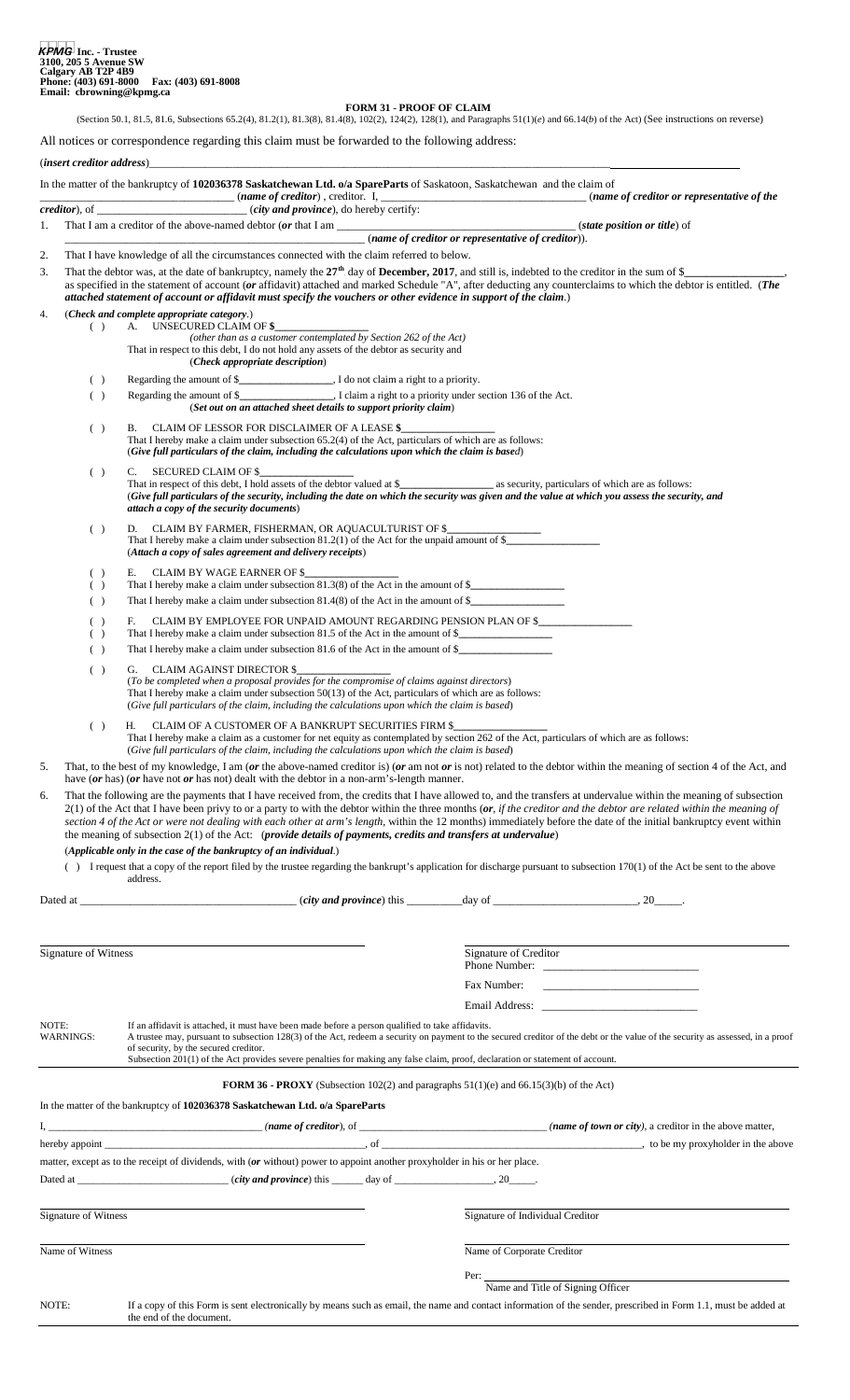## **CHECKLIST FOR PROOFS OF CLAIM**

This checklist is provided to assist you in preparing the proof of claim form and, if appropriate, the proxy form in a complete and accurate manner. Please check each requirement. **GENERAL**

- The signature of a witness is required.
- The document must be signed by the individual completing the declaration
- Provide the complete address where all notices or correspondence are to be forwarded along with your phone number, fax number and email address where appropriate.

#### Notes:

- It is permissible to file a proof of claim by fax.
- A creditor may vote either in person or by proxy at any meeting of creditors if the proof of claim is filed with the trustee prior to the time appointed for the meeting.
- A quorum at any meeting of creditors is at least one creditor with a valid proof of claim in attendance in person or by proxy.
- A corporation may vote by an authorized agent or mandatary at meeting of creditors.
- In order for a duly authorized person to have a right to vote, they must be a creditor or be the holder of a properly executed proxy. The name of the creditor must appear in the proxy.
- A creditor who is participating in any distribution from an estate must have filed a proof of claim prior to the distribution being declared. In the case of an individual bankrupt, by checking the appropriate box or boxes at the bottom of the proof of claim form, you may request that the trustee advise you of any material change in the financial situation of the bankrupt or the amount the bankrupt is required to pay into the bankruptcy, and a copy of the trustee's report on the discharge of the bankrupt.

#### **PARAGRAPH 1**

- \* Creditor must state full and complete legal name of the individual, company or firm.
- If the individual completing the proof of claim is a representative of the creditor, the individual's position or title must be identified.

#### **PARAGRAPH 3**

- The amount owing must be set out in paragraph 3.
- \* A detailed statement of account must be attached to the proof of claim and marked "Schedule A" and must show the date, number and amount of all invoices or charges, together with the date, number and amount of all credits or payments. The amount on the statement of account must correspond to the amount indicated on the proof of claim.

### **PARAGRAPH 4**

Notes:

- Paragraph A applies to *ordinary unsecured claims*. In addition to recording the amount of the claim, please indicate whether the claim has a priority pursuant to section 136 of the Act.
	- Paragraph B applies to *lessor claims* in a commercial proposal. Please ensure that the claim applies to a commercial proposal and, if so, include the full particulars of the claim.
	- Paragraph C applies to *secured claims*. Please indicate the dollar value of the security and attach copies of the security document. In addition, please attach copies of the security registration documents, where appropriate.
	- Paragraph D applies to *inventory claims of farmers, fishermen and aquaculturists*. Please note that such claims apply only to inventory supplied from farmers, fishermen and aquaculturists within 15 (fifteen) days of the date of bankruptcy. In addition, please attach copies of any applicable sales agreements and delivery slips.
	- Paragraph E applies to *claims by wage earners*. Please note that such claims apply only for unpaid wages owed upon the bankruptcy of an employer or when the employer becomes subject to a receivership.
	- Paragraph F applies to *claims by employees for unpaid amounts regarding pension plans*. Please note that such claims apply only to unremitted pension contributions outstanding when the sponsoring employer becomes bankrupt or is subject to a receivership.
	- Paragraph G applies to *claims against directors*. Please note that such claims apply only to directors of corporations that have filed a commercial proposal to creditors that **Example 2** approx to claims against all celebrary reals not includes a compromise of statutory claims against directors.
	- Paragraph H applies to *claims of customers of a bankrupt securities firm*. Please ensure that the claim of the customer is for net equity and, if so, include the full particulars of the claim, including the calculations upon which the claim is based.

#### **PARAGRAPH 5**

All claimants must indicate whether or not they are related to the debtor, as defined in section 4 of the Act, or dealt with the debtor in a non-arm's-length manner.

#### **PARAGRAPH 6**

- All claimants must attach a detailed list of all payments or credits received or granted, as follows:
- (a) within the three  $(3)$  months preceding the initial bankruptcy event (including the bankruptcy or the proposal) :
- (b) within the twelve (12) months preceding the initial bankruptcy event (including the bankruptcy or the proposal) in the case where the claimant and the debtor were not dealing at arm's-length.

#### **PROXY HOLDER**

#### **GENERAL:**

- In order for duly authorized persons to have a right to vote, they must themselves be creditors or be the holders of a properly executed proxy. The name of the creditor must appear in the proxy.
- A creditor may vote either in person or by proxyholder.
- A proxy may be filed at any time prior to a vote at a meeting of creditors.
- A proxy can be filed with the trustee in person, by mail or by any form of telecommunication.
- A proxy does not have to be under the seal of a corporation unless required by its incorporating documents or its bylaws.
- The individual designated in a proxy cannot be substituted unless the proxy provides for a power of substitution.
- Bankrupts/debtors may not be appointed as proxyholders to vote at any meeting of their creditors.
- The trustee may be appointed as a proxyholder for any creditor. A corporation cannot be designated as a proxyholder.

Note:

The Act permits a proof of claim to be made by a duly authorized representative of a creditor but, in the absence of a properly executed proxy, does not give such an individual the power to vote at the first meeting of creditors nor to act as the proxyholder of the creditors.